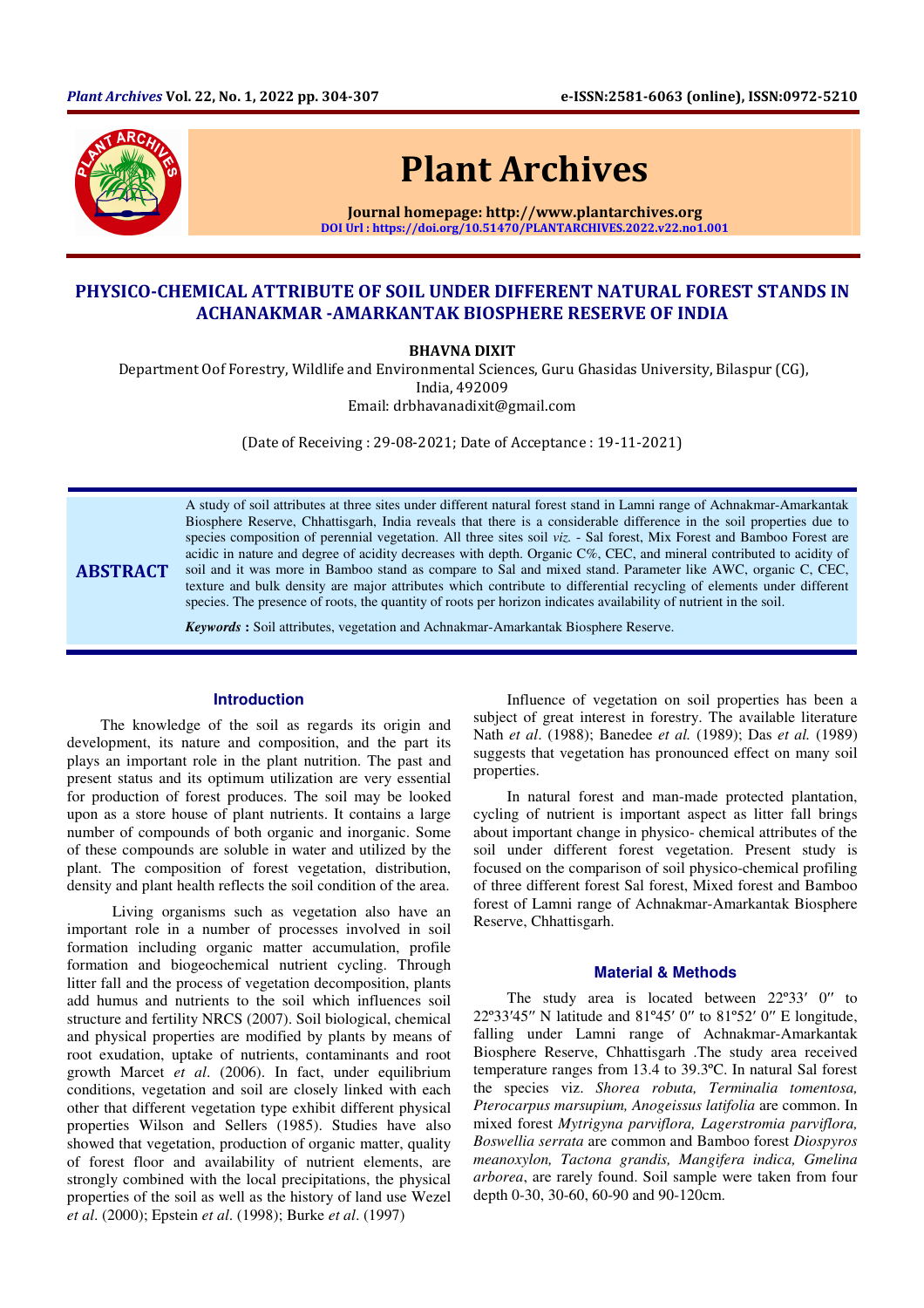

Map: Achanakmar-Amarkantak Biosphere Reserve showing explored localities and<br>its location within India. Madhya Pradesh and Chhattisgarh

The samples were analyzed for separates (international pipette method), AWC (available water capacity) is determined by pressure plate apparatus, Bulk density is calculated by Clod Method Black(1965), pH is calculated by pH meter Jackson(1967), Organic C% is estimated by Walkey and Black rapid titration method Jackson (1958), CEC (Ammonia acetate), Exchangeable cations as per standards procedure Pipers(1956), Exchangeable Calcium and Magnesium was determined by inductive Plasma Methods Pipers(1956),Exchangeable Sodium and Potassium were determined by Flame Emission Spectrophotometer Jackson(1958), available Phosphorus and Potassium is analyzed by inductive Plasma Method Jackson(1953).

#### **Result and Discussion**

The soil was found sandy loam in all three sites, pH of all three sites are acidic and decreases regularly down the depth. This is attributed to die formation of organic acids through litter decomposition. The surface soil under Mixed forest has low pH as compare to surface soil under Sal forest and Bamboo forest.

The general trend of percentage of organic carbon with increasing depth there is sharp fall for all the three sites. The percentage of organic carbon was found maximum on Bamboo forest. The % of organic carbon of surface soil of Sal Forest and Mixed forest varies with approximately 0.4% to 1.86% sharp declining in percentage of organic carbon regularly with depth can be attributed to the fact that the litter fall from the vegetation accumulates on the surface soil where the microbial activity is the greatest hence ensuring continuous composting process releases nutrient and thereby elevating the level of organic carbon in soil. The observation analysis concluded that upper depths (0-10 cm) of all the forest have close correlation in compared to other depths. It is a very important soil property influencing soil structure, stability, nutrient availability, soil pH and soil's reaction toward fertilizers and other amendments Hazelton and Murphy (2007). On the basis of above observation we concluded that mixed forest like banj-oak should promote for

better soil health, which is good for germination of seeds because of high moisture content and water holding capacity.

The available nutrient status of the soil under natural forest varies from 4.60 to 14.22 ppm for phosphorus and 21 to 142 ppm for potassium. Available phosphorus is maximum in Mixed forest and minimum in Sal forest. It is occurred due to different vegetation. The available K shows the same trend as available P but the quantity is high in all three sites. It acts as internal buffer or catalyst essential to many physiological functions. It is rapidly cycled in established forest stand. It was found that very little K appears to leached below the rooting zone.

The Cat ion Exchange Capacity of the soil varies from 6.25 to 19.13Me/g. In all three study sites  $Ca^{++}$  is the preponderant cat ions followed by Mg<sup>++</sup> much lower and Na+ in very small quantities. The CEC is to be high under Bamboo Forest 10.07 to 19.13me/g. This may be correlated with the presence of organic carbon are important integrative properties of soils. Exchangeable calcium and Magnesium are more under Teak cover partly due to the incorporation and decomposition of Calcium and Magnesium rich leaf litter of Teak in soil Upadhayay *et al.* (1955).

 Exchangeable Potassium and Calcium do not show any definite trend of distribution under different species, however, in surface layer the content are comparatively higher in natural forest which may be due to the release of these cat ions after decomposition of litter of various species.

 Bulk density increased regularly with depth in all three sites. This is due to the fact that surface soil contains more humus than sub soil plant roots present in the surface soil bind the soil particle is form soil aggregates and therefore reduce the bulk density of the surface soil. The percentages of pore space decrease with depth, so the infiltration rate is comparatively less due to the lower organic matter and higher bulk density.

Available water holding capacity gradually increases with depth in Sal forest and Bamboo forest but AWC gradually decrease regularly down to depth in Mixed forest. This may be due to increase in sand % in soil separates better aggregation under natural stand may also be responsible to higher infiltration rate under the soil . The vegetation influences the physico-chemical properties of the soil to a great extent. It improves the soil structure, infiltration rate and Water Holding Capacity and aeration Ilorkar and Totey (2001); Kumar *et al.* (2004); Champan and Reiss (1992). AWC is high in Sal forest, Sal exists in low valleys and plains therefore, at higher elevation. Sal forest converted in to mixed type. Bamboo forest has low AWC than Sal and Mixed forest. So Bamboo can exist in dry condition. Estimation of root biomass of different stand in different depth highlights the active portion of root biomass in soil. The root biomass is negative correlated with the soil depth. The average biomass is higher in Bamboo forest (3.1) followed by Mixed forest and Sal forest (2.074, 0.278) respectively. Soil root biomass indicates the living portion of soil organic matter and is mainly responsible for the conversion of complex into available form of nutrients. From the above result it is quite evident that different stand has different impact on physical, physiochemical and nutritional status of the soil.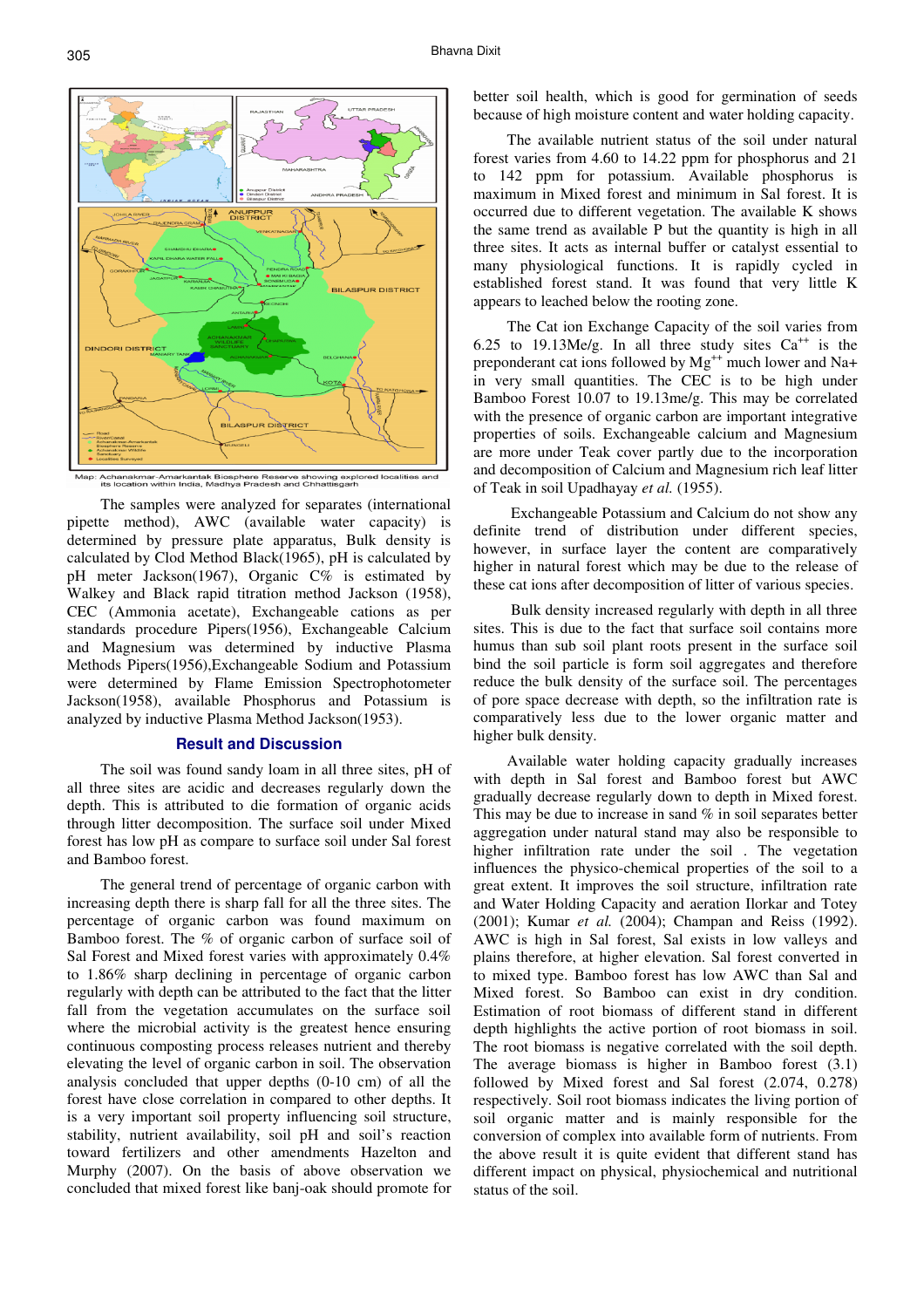| Depth<br>in cm | рH<br>1:2 H <sub>2</sub> O | рH<br><b>1:2 KCL</b> | soil seprate $\%$ |       |                      | Organic<br>$\bf C\%$ |                        | <b>Exchangeable</b><br>cation<br>(Meg/100g) |          | C.E.C.<br>(Meg/<br>100g) | <b>Clay</b><br>C.E.C.<br>$\mathscr{G}_o$ | Available<br>nutrients<br>(ppm) |      | <b>Bulk</b><br>density | Pore             | space   AWC |       |
|----------------|----------------------------|----------------------|-------------------|-------|----------------------|----------------------|------------------------|---------------------------------------------|----------|--------------------------|------------------------------------------|---------------------------------|------|------------------------|------------------|-------------|-------|
|                |                            |                      | Sand              | Silt  | m<br><b>Clay</b>     |                      | $Ca^{++}$<br>$Mg^{++}$ | $Na^{++}$                                   | $K^{++}$ |                          |                                          |                                 | K    | gm/ml                  | $\mathcal{O}'_0$ |             |       |
| $0 - 30$       | 5.18                       | 4.06                 | 61.7              | 16.6  | 21.64                | 0.82                 | 2.22                   | 1.12                                        | 0.08     | 0.2                      | 9.35                                     | 42                              | 4.62 | 79                     | 1.12             | 55          | 17.92 |
| $30 - 60$      | 5.34                       | 4.12                 | 61.46             |       | 17.64   20.89   0.74 |                      | 3.56                   | 0.75                                        | 0.14     | 0.18                     | 8.3                                      | 40                              | 7.15 | 43                     | 1.18             | 53          | 17.46 |
| 60-90          | 5.52                       | 4.4                  | 61.43             | 17.8  | 20.7                 | 0.5                  | 3.74                   | 0.76                                        | 0.12     | 0.13                     | 6.24                                     | 30                              | 7.27 | 40                     | 1.19             | 54          | 17    |
| 90-120         | 5.94                       | 4.78                 | 62.04             | 17.44 | $20.54 \mid 0.57$    |                      | 4.4                    | 0.8                                         | 0.16     | 0.08                     | 9.56                                     | 42                              | 5.8  | 38                     | 1.2              | 52          | 17.18 |
| 120-150        | 5.52                       | 4.6                  | 60.86             | 18.2  | 20.98   0.52         |                      | 4.88                   | 0.93                                        | 0.18     | 0.09                     | 7.72                                     | 38                              | 4.64 | 39                     | 1.22             | 50          | 18.32 |

## **Table 1 :** PHYSICAL AND CHEMICAL PROPERTIES OF SITE-1 -SAL FOREST

# **TABLE 2 :** PHYSICAL AND CHEMICAL PROPERTIES OF SITE-2 MIXED FOREST

| Depth    | pH<br>1:2 | pH<br>1:2  |           | soil seprate $\%$ |           | Organic<br>$C\%$ |           | <b>Exchangeable</b><br>cation<br>(Meg/100g) |           |          | C.E.C.<br>(Meg/<br>100g) | Clay<br>C.E.C.<br>$\mathscr{C}_0$ | Available<br>nutrients<br>(ppm) |     | Bulk<br>density space | Pore            | AWC   |
|----------|-----------|------------|-----------|-------------------|-----------|------------------|-----------|---------------------------------------------|-----------|----------|--------------------------|-----------------------------------|---------------------------------|-----|-----------------------|-----------------|-------|
| in cm    | $H_2O$    | <b>KCL</b> | т<br>Sand | <b>Silt</b>       | Т<br>Clay |                  | $Ca^{++}$ | $Mg^{++}$                                   | $Na^{++}$ | $K^{++}$ |                          |                                   | D                               | ĸ   | gm/ml                 | $\mathcal{O}_0$ |       |
| $0 - 30$ | 4.92      | 4.02       | 74.77     | 12.12             | 13.05     | 1.52             | 3.74      | .35                                         | 0.16      | 0.04     | 10.2                     | 76                                | 14.2                            | 144 | 1.18                  | 56              | 18.06 |
| 30-60    | 5.03      | 4.14       | 74.59     | 13.18             | 12.2      | 1.1              | 2.7       | 1.12                                        | 0.12      | 0.04     | 7.28                     | 60                                | 8.94                            | 22  | 1.2                   | 53              | 14.08 |
| 60-90    | 5.36      | 4.1        | 76.15     | 9.61              | 13.42     | 1.06             | 2.64      | 1.1                                         | 0.1       | 0.03     | 10.16                    | 74                                | 4.99                            | 121 | 1.25                  | 52              | 12.22 |
| 90-120   | 5.41      | 3.95       | 78.6      | 9.42              | 12.3      | 0.89             | 2.16      | 0.89                                        | 0.09      | 0.02     | 6.84                     | 56                                | 6.74                            | 66  | 1.97                  | 43              | 8.42  |
| 120-150  | 5.58      | 3.86       | 77.5      | 9.1               | 13.35     | 0.65             | 2.24      | 1.7                                         | 0.09      | 0.04     | 8.46                     | 64                                | 6.64                            | 24  | 1.32                  | 48              | 9.1   |

## **TABLE 3 :** PHYSICAL AND CHEMICAL PROPERTIES OF SITE-1II BAMBOO FOREST

| Depth    | pH<br>1:2 | рH<br>1:2  |       | soil seprate $\%$ |           |      | Organic<br>$C\%$ |           | <b>Exchangeable</b><br>cation<br>(Meg/100g) |          | C.E.C.<br>(Meg / C.E.C.<br>100g) | Clay<br>$\mathscr{G}_o$ |      | Available<br>nutrients<br>(ppm) |       | <b>Bulk</b><br><b>Pore</b><br>AWC<br>density space |       |
|----------|-----------|------------|-------|-------------------|-----------|------|------------------|-----------|---------------------------------------------|----------|----------------------------------|-------------------------|------|---------------------------------|-------|----------------------------------------------------|-------|
| in cm    | $H_2O$    | <b>KCL</b> | Sand  | ௱<br>Silt         | m<br>Clav |      | $Ca^{++}$        | $Mg^{++}$ | $Na^{++}$                                   | $K^{++}$ |                                  |                         | D    |                                 | gm/ml | $\mathcal{O}_0$                                    |       |
| $0 - 30$ | 5.74      | 4.6        | 63.76 | 12.85             | 23.37     | .85  | 9.04             | 3.84      | 0.16                                        | 0.4      | 19.14                            | 82                      | 8.5  | 82                              | 1.1   | 60                                                 | 11.08 |
| 30-60    | 6.06      | 4.94       | 62.75 | 13.63             | 23.62     | 0.97 | 8.47             | 3.56      | 0.14                                        | 0.06     | 15.46                            | 64                      | 9.82 | 48                              | 1.12  | 54                                                 | 13.26 |
| 60-90    | 6.04      | 4.72       | 63.67 | 14.27             | 22.07     | 0.56 | 9.7              | 4.02      | 0.2                                         | 0.04     | 14.76                            | 66                      | 6.8  | 34                              | 1.14  | 59                                                 | 14.13 |
| 90-120   | 6.44      | 4.95       | 67.75 | .3.06             | 19.2      | 0.46 | 6.76             | 2.8       | 0.21                                        | 0.06     | 10.06                            | 53                      | 3.38 | 32                              | 1.12  | 56                                                 | 8.56  |
| 120-150  | 6.62      | 4.97       | 66.74 | 55.08             | 18.14     | 0.43 | 8.24             | 3.52      | 0.16                                        | 0.02     | 12.24                            | 68                      | 6.16 | 22                              | 1.15  | 58                                                 | 14.15 |

### **TABLE 4 :** ROOT BIOMASS OF DIFFERENT FOREST STAND

| Depth in<br>cm |              | <b>Sal Forest</b> |                |        | <b>Mixed Forest</b> |                | <b>Bamboo Forest</b> |            |                |  |  |
|----------------|--------------|-------------------|----------------|--------|---------------------|----------------|----------------------|------------|----------------|--|--|
|                | No. of       | No. of            | <b>Biomass</b> | No. of | No. of              | <b>Biomass</b> | No. of               | No. of     | <b>Biomass</b> |  |  |
|                | <b>Roots</b> | Lat. Roots        | (gm)           | roots  | Lat. Roots          | (gm)           | roots                | Lat. Roots | (gm)           |  |  |
| $0 - 30$       | 15.8         |                   | 0.74           | 23.2   |                     | 2.65           | 38.6                 |            | 4.23           |  |  |
| $30-60$        | 13.8         |                   | 0.27           | 17.2   |                     | 2.44           | 21.4                 |            | 3.39           |  |  |
| 60-90          | 13.6         |                   | 0.28           | 10.8   |                     | 2.21           | 17.8                 |            | 2.98           |  |  |
| 90-120         | 8.4          |                   | 0.06           | 5.6    |                     | 2.03           | 7.46                 |            | 2.49           |  |  |
| 120-150        | 5.4          |                   | 0.04           | 5.4    |                     | 1.04           | 2                    |            | 2.42           |  |  |
| Average        | 9.4          |                   | 0.278          | 12.44  |                     | 2.074          | 18.28                |            | 3.1            |  |  |

### **References**

- Banerjee, S.K.; Singh, B.; Nath, S.; Nandi, A. and Gangopadhay, S.K. (1989). Soil characteristics under Sal (*Shorea robusta*) in terai region of the North Eastern Himalaya Indian Forester, 115: 744.
- Black, C.A. (1965). Methods of Soil Analysis: Part I, Physical and Mineralogical Properties. American Society of Agronomy, Madison, Wisconsin.
- Black, C.A. (1965). Methods of soil analysis. Part 1 Physical and mineralogical properties, American Society of Agronomy, No: 9. Madison, WI, USA.
- Burke, I.C.; Lauenroth, W.K. and Parton, W.J. (1997). Regional and temporal variation in net primary

production and nitrogen mineralization in grasslands*. Ecology*, 78: 1330-1340.

- Champan, J.L.; Reiss, M.J.; 1992. Ecology principles and application. Cambridge University Press. Cambridge, UK. 294p.
- Epstein, H.E.; Lauenroth, W.K.; Burke, I.C. and Coffin, D.P. (1998). Regional productivities of plant species in the Great Plain of the United States. *Plant Ecol*.; 134: 173- 195.
- Hazelton, P.A. and Murphy, B.W. (2007). Interpreting soil test results: What do all the numbers mean? CSIRO Publishing, Melbourne 152 p.